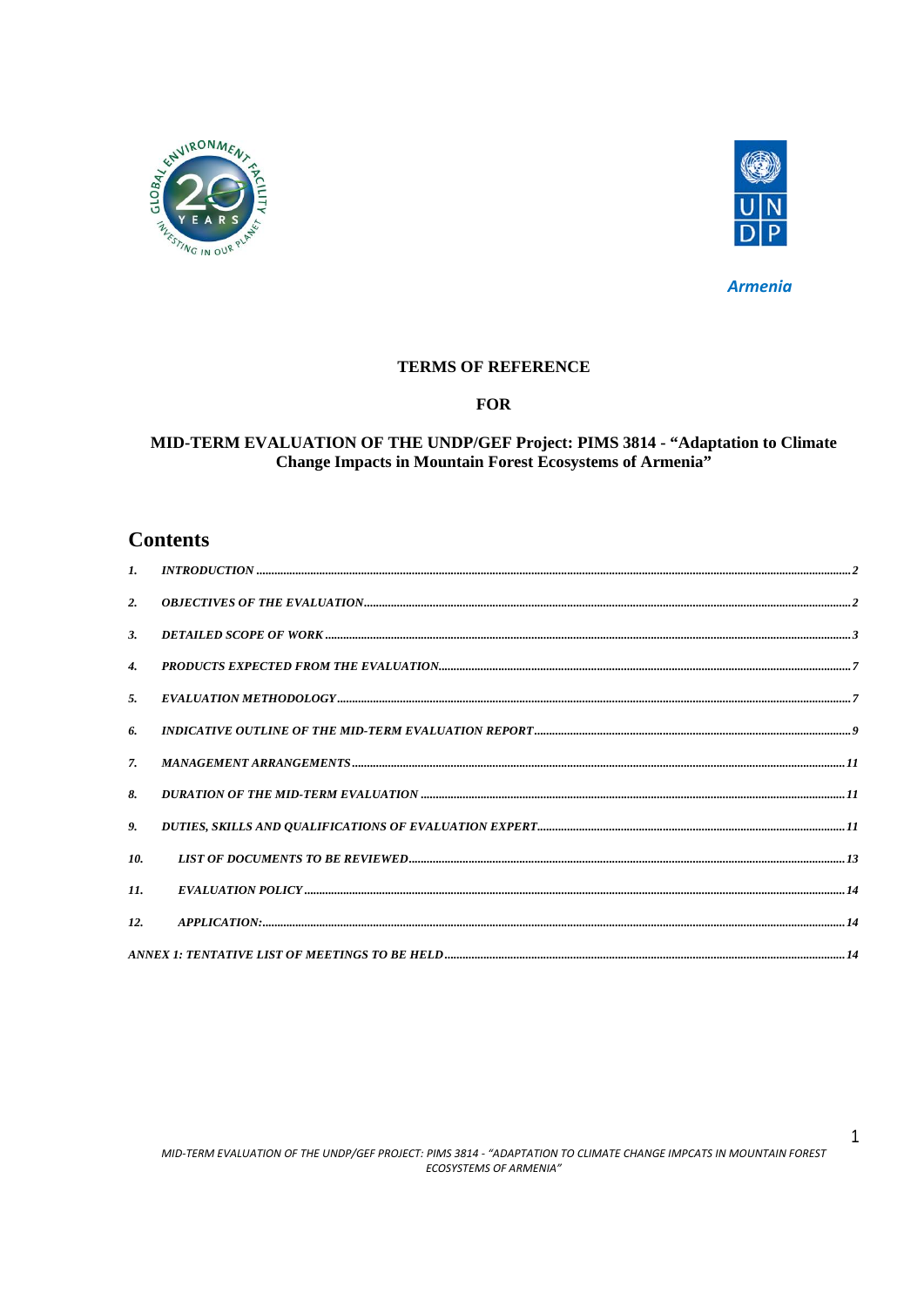### **1. INTRODUCTION**

### **1.1 Standard UNDP/GEF M&E requirements**

UNDP/GEF wishes to contract an Evaluation Expert (EE) to carry out Mid-term Evaluation (MTE) of the project "Adaptation to Climate Change Impacts in Mountain Forest Ecosystems of Armenia".

The Monitoring and Evaluation (M&E) policy at the project level in UNDP/GEF has four objectives:

- i) to monitor and evaluate results and impacts;
- ii) to provide a basis for decision making on necessary amendments and improvements;
- iii) to promote accountability for resource use; and
- iv) to document, provide feedback on, and disseminate lessons learned.

A mix of tools is used to ensure effective project M&E. These might be applied continuously throughout the lifetime of the project – e.g. periodic monitoring of indicators -, or as specific time-bound exercises such as mid-term reviews, audit reports and independent evaluations.

In accordance with UNDP/GEF M&E policies and procedures, all projects with long implementation periods are strongly encouraged to conduct mid-term evaluations. In addition to providing an independent in-depth review of implementation progress, this type of evaluation is responsive to GEF Council decisions on transparency and better access of information during implementation.

## **1.2 Project Context**

In 2008, Armenia submitted a medium-sized project proposal to the Global Environment Facility (GEF) to receive a financial assistance for measures to enhance adaptive capacity of vulnerable mountain forest ecosystem of the Syunik region of Armenia. In December 2008, the medium-sized project: "Adaptation to Climate Change Impacts in Mountain Forest Ecosystems of Armenia" was signed by UNDP and the Government of Armenia. The project implementation started in May 2009.

The long-term development goal of this medium size project is to assist Armenia in beginning a process by which strategies to moderate, cope with, and take advantage of the consequences of climate change are enhanced, developed, and implemented. The specific objective of the project is to enhance adaptive capacities of the vulnerable mountain forest ecosystems to climate change in the Syunik region.

The duration of the project is four years. Total budget of the project is US\$ 900,000 and funded by GEF. The co-financing from the Government of Armenia amounts to US\$ 1,900,000 (cash-parallel).

UNDP is the GEF implementing agency for the project; UNDP recruited Project Task Leader and Climate Change Projects Associate are in charge of the project day-to-day management. The UNDP Armenia Climate Change Projects Coordinator is responsible for overall coordination of the project implementation. The First Deputy Minister of Nature Protection of Armenia has been appointed as UNDP Projects National Director. The project is executed by the Ministry of Nature Protection (MoNP) of Armenia. The UNFCCC National Focal Point is the National Project Coordinator (NPC). The Project Board (PB) is composed of 11 members representing the MoNP, UNDP, as well other governmental, educational and international organizations.

# **2. OBJECTIVES OF THE EVALUATION**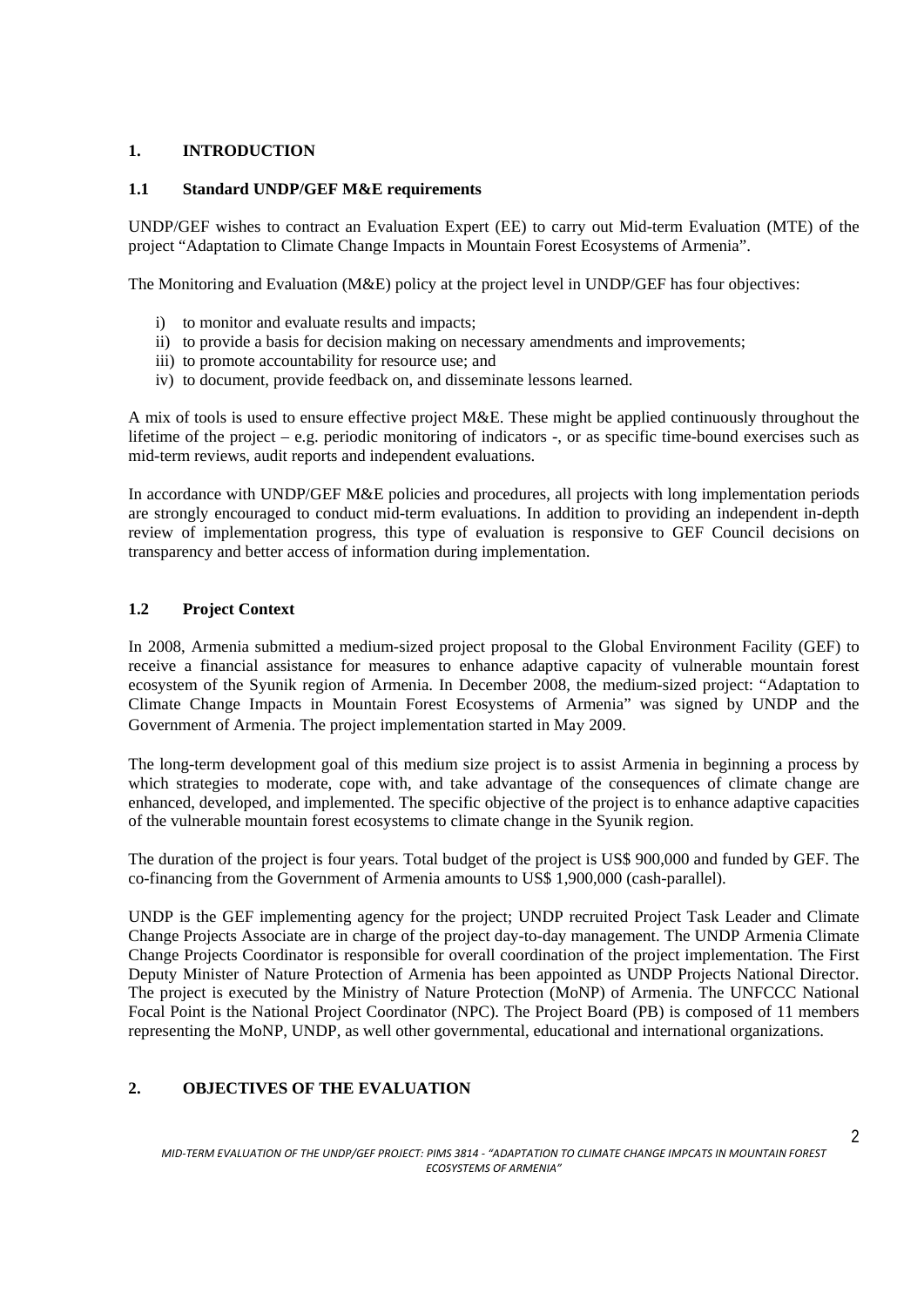The evaluation is initiated and commissioned jointly by UNDP Armenia Country Office and by the UNDP/GEF regional coordination unit in Bratislava. Mid-term evaluations are intended to identify potential project design problems, assess progress towards the achievement of objectives, identify and document lessons learned (including lessons that might improve design and implementation of other UNDP/GEF projects), and to make recommendations regarding specific actions that might be taken to improve the project. It is expected to serve as a means of validating or filling the gaps in the initial assessment of relevance, effectiveness and efficiency obtained from monitoring. The mid-term evaluation provides the opportunity to assess early signs of project success or failure and prompt necessary adjustments. To this end, the MTE will serve to:

- 1. Strengthen the adaptive management and monitoring functions of the project;
- 2. Enhance the likelihood of achievement of the project and GEF objectives through analyzing project strengths and weaknesses and suggesting measures for improvement;
- 3. Enhance organizational and development learning;
- 4. Enable informed decision-making;
- 5. Create the basis of replication of successful project outcomes achieved so far.

Particular emphasis should be put on the current project results and the possibility of achieving all the objectives in the given timeframe, taking into consideration the speed, at which the project is proceeding. More specifically, the evaluation should assess:

### Project concept and design

The EE will assess the project concept and design. EE should review the problem addressed by the project and the project strategy, encompassing an assessment of the appropriateness of the objectives, planned outputs, activities and inputs as compared to cost-effective alternatives. The executing modality and managerial arrangements should also be judged. The EE will revise and re-assess the relevance of indicators and targets, review the work plan, planned duration and budget of the project.

### Implementation

The EE will assess the implementation of the project in terms of quality and timeliness of inputs and efficiency and effectiveness of activities carried out. Also, the effectiveness of management as well as the quality and timeliness of monitoring and backstopping by all parties to the project should be evaluated. In particular the MTE is to assess the Project Management's use of adaptive management in project implementation.

### Project outputs, outcomes and impact

The EE will assess the outputs, outcomes and impact achieved by the project as well as the likely sustainability of project results. MTE should encompass an assessment of the achievement of the immediate objectives and the contribution to attaining the overall objective of the project. The EE should also assess the extent to which the implementation of the project has been inclusive of relevant stakeholders and to which it has been able to create collaboration between different partners. The EE will also examine if the project has had significant unexpected effects, whether of beneficial or detrimental character.

### **3. DETAILED SCOPE OF WORK**

The MTE expert will look at the following aspects:

### **3.1 Project Concept**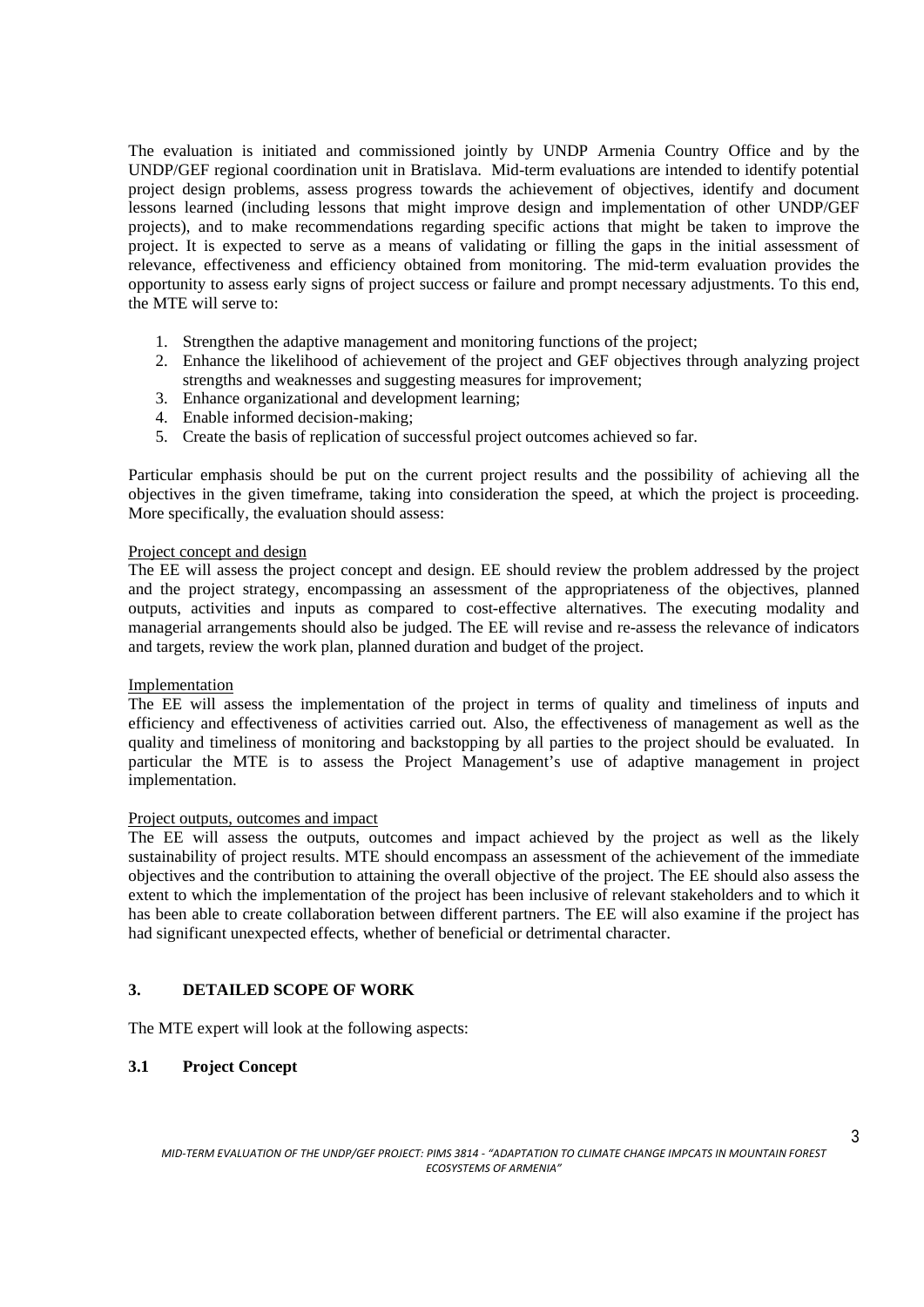3.1.1 Project relevance and strategy**:** The extent to which the project is suited to local and national development priorities and organizational policies, including changes over time as well as the extent the activities contribute towards attainment of global environmental benefits:

- a. How and why project outcomes and strategies contribute to the achievement of the expected results.
- b. Examine their relevance and whether they provide the most effective way towards results.
- c. Do the outcomes developed during the inception phase still represent the best project strategy for achieving the project objectives (in light of updated underlying factors)? Consider alternatives.
- d. Were the relevant country representatives, from government and civil society, involved in the project preparation?
- e. Does the recipient government maintain its financial commitment to the project?

### 3.1.2 Preparation and readiness

- a. Are the project's objectives and components clear, practicable and feasible within its timeframe?
- b. Were the capacities of executing institution and counterparts properly considered when the project was designed?
- c. Were lessons from other relevant projects properly incorporated in the project design?
- d. Were the partnership arrangements properly identified and the roles and responsibilities negotiated prior to project approval?
- e. Were counterpart resources (funding, staff, and facilities), enabling legislation, and adequate project management arrangements in place at project entry?
- 3.1.3 Stakeholder participation during project preparation
- a. Did the project involve the relevant stakeholders through information-sharing, consultation and by seeking their participation in the project's design?
- 3.1.4 Underlying Factors/Assumptions

a. Assess the underlying factors beyond the project's immediate control that influence outcomes and results. Consider the appropriateness and effectiveness of the project's management strategies for these factors.

b. Re-test the assumptions made by the project management and identify new assumptions that should be made

c. Assess the effect of any incorrect assumptions made by the project

- 3.1.5 Project organization/Management arrangements
- a. Were the project roles properly assigned during the project design?
- b. Are the project roles in line with UNDP and GEF progamme guides?
- c. Can the management arrangement model suggested by the project be considered as an optimum model? If no, please come up with suggestions and recommendations
- 3.1.6 Project budget and duration
- a. Assess if the project budget and duration were planned in a cost-effective way?
- 3.1.7 Design of Project Monitoring and Evaluation system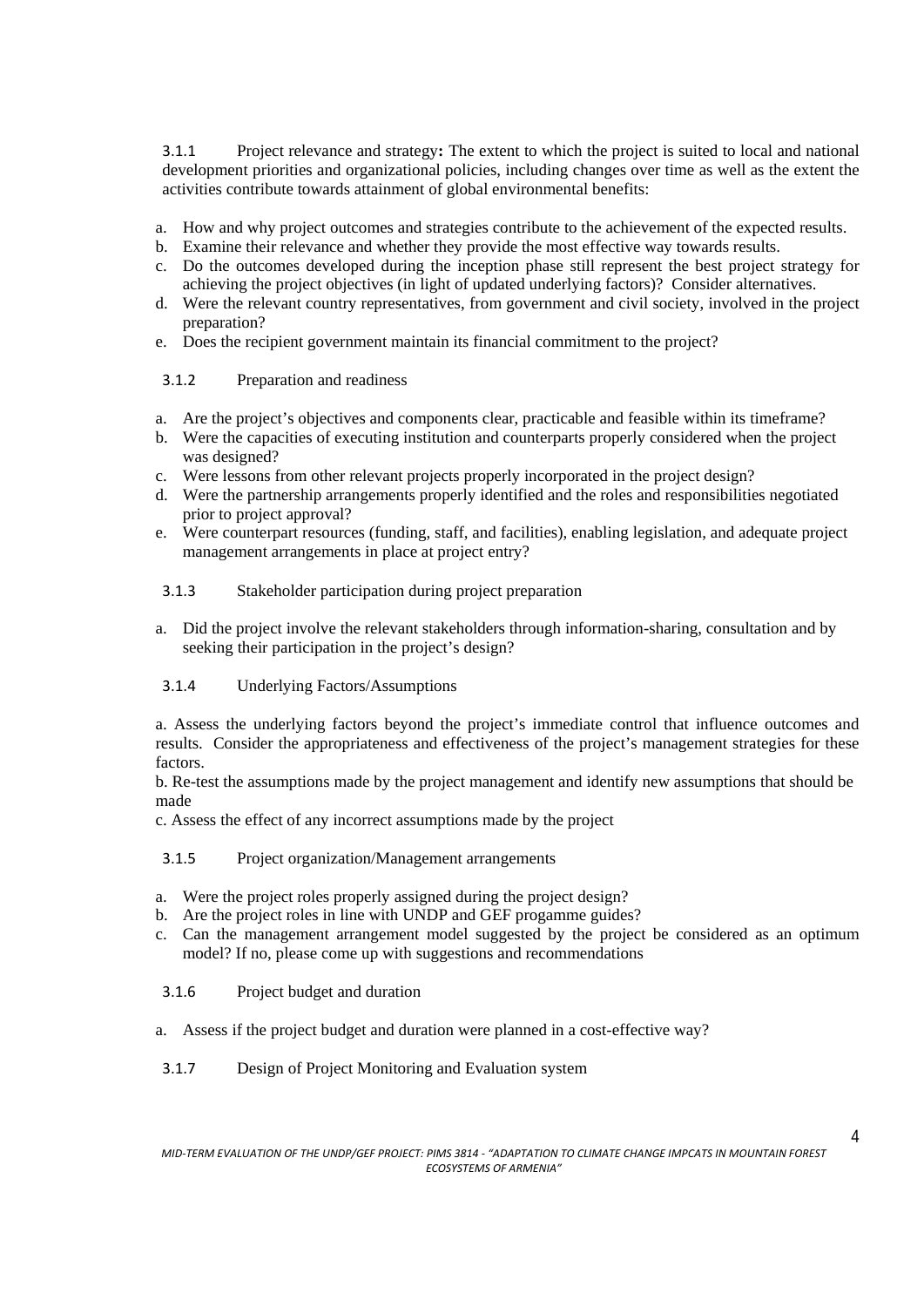- a. Examine whether or not the project has a sound M&E plan to monitor results and track progress towards achieving project objectives.
- b. Examine whether or not the M&E plan includes a baseline (including data, methodology, etc.), SMART indicators and data analysis systems, and evaluation studies at specific times to assess results and adequate funding for M&E activities.
- c. Examine whether or not the time frame for various M&E activities and standards for outputs are specified.
- 3.1.8 Sustainability and replication strategy

a. Assess if project sustainability and replicability strategy was developed during the project design? And assess its relevance

3.1.9 Gender perspective:

- a. Extent to which the project accounts for gender differences when developing project interventions.
- b. How gender considerations are mainstreamed into project interventions?

### **3.2 Project Implementation**

### 3.2.1 Project's Adaptive Management

- a. Monitoring Systems
	- Assess the monitoring tools currently being used:
		- o Do they provide the necessary information?
		- o Do they involve key partners?
		- o Are they efficient?
		- o Are additional tools required?
- Reconstruct baseline data if necessary<sup>1</sup>. Reconstruction should follow participatory processes and could be achieved in conjunction with a learning exercise<sup>2</sup>
- Ensure the monitoring system, including performance indicators, at least meets GEF minimum requirements<sup>3</sup>. Apply SMART indicators as necessary.
- Apply the GEF Tracking Tool and provide a description of comparison with initial application of the tool.

b. Risk Management

.

- Validate whether the risks identified in the project document and PIRs are the most important and whether the risk ratings applied are appropriate. If not, explain why.
- Describe any additional risks identified and suggest risk ratings and possible risk management strategies to be adopted
- Assess the project's risk identification and management systems:
	- o Is the UNDP-GEF Risk Management System<sup>4</sup> appropriately applied?

<sup>3</sup> See section 3.2 of the GEF's "Monitoring and Evaluation Policy", available at http://207.190.239.143/uploadedFiles/Policies\_and\_Guidelines-me\_policy-english(1).pdf

<sup>1</sup> See p.67 of UNDP's "Handbook on Monitoring and Evaluation for Results", available at

http://www.undp.org/gef/monitoring/policies.html<br>
<sup>2</sup> See Annex C of "Participatory Monitoring and Evaluation: approaches to sustainability", available at<br>
http://www.undp.org/gef/05/monitoring/policies.html

<sup>&</sup>lt;sup>4</sup> UNDP-GEF's system is based on the Atlas Risk Module. See the UNDP-GEF Risk Management Strategy resource kit, available at Annex XI at http://www.undp.org/gef/05/monitoring/policies.html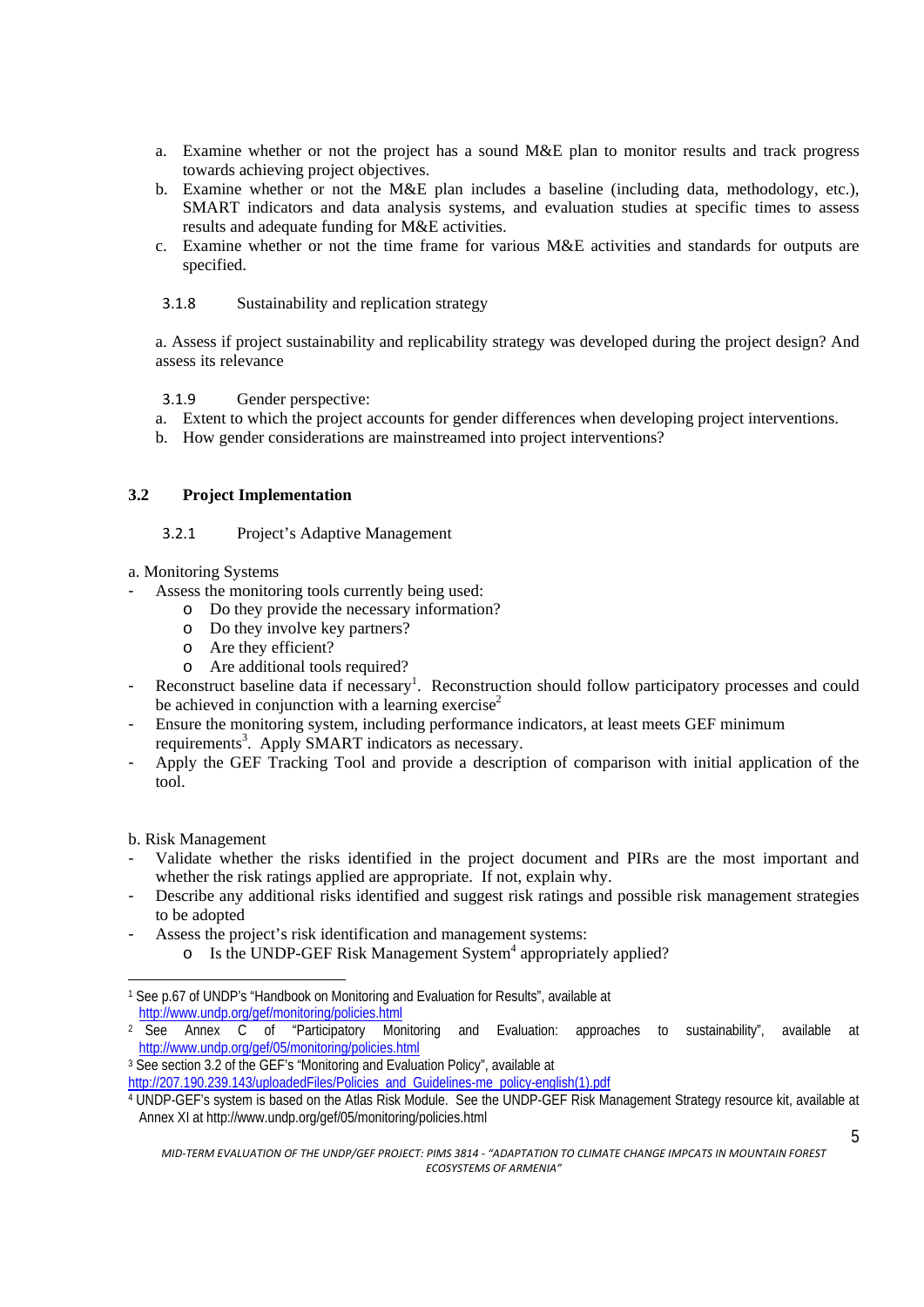- o How can the UNDP-GEF Risk Management System be used to strengthen the project management?
- c. Work Planning
- Assess the use of the logical framework as a management tool during implementation and any changes made to it
	- o Ensure the logical framework meets UNDP/GEF requirements in terms of format and content
	- o What impact did the retro-fitting of impact indicators, if such have on project management
- Assess the use of routinely updated work plans;
- Assess the use of electronic information technologies to support implementation, participation and monitoring, as well as other project activities;
- Are work planning processes result-based<sup>5</sup>? If not, suggest ways to re-orientate work planning;
- Consider the financial management of the project, with specific reference to the cost-effectiveness of interventions. Any irregularities must be noted.
- d. Financial management
- Consider the financial management of the project, with specific reference to the cost-effectiveness of interventions. (Cost-effectiveness: the extent to which results have been delivered with the least costly resources possible. Also called cost-effectiveness or efficacy). Any irregularities must be noted.
- Is there due diligence in the management of funds and financial audits?
- Did promised co-financing materialize? (Please fill the form on co-financing attached table 1).

e. Reporting

- Assess how adaptive management changes have been reported by the project management;
- Assess how lessons derived from the adaptive management process have been documented, shared with key partners and internalized by partners.
- f. Delays

l,

- Assess if there were delays in project implementation, then what were the reasons?

- Did the delay affect the achievement of project's outcomes and/or sustainability, and if it did affect outcomes and sustainability then in what ways and through what causal linkages?

### 3.2.2 UNDP Contribution

- Assess the role of UNDP against the requirements set out in the UNDP Handbook on Monitoring and Evaluating for Results. Consider:
	- o Field visits
	- o Participation in Project Board
	- o Project reviews, PIR preparation and follow-up
	- o GEF guidance
	- o Skill mix
	- o Operational support
- Consider the new UNDP requirements outlined in the UNDP User Guide<sup>6</sup>, especially the Project Assurance role, and ensure they are incorporated into the project's adaptive management framework

<sup>5</sup> RBM Support documents are available at http://www.undp.org/eo/methodologies.htm

MID-TERM EVALUATION OF THE UNDP/GEF PROJECT: PIMS 3814 - "ADAPTATION TO CLIMATE CHANGE IMPCATS IN MOUNTAIN FOREST *ECOSYSTEMS OF ARMENIA"*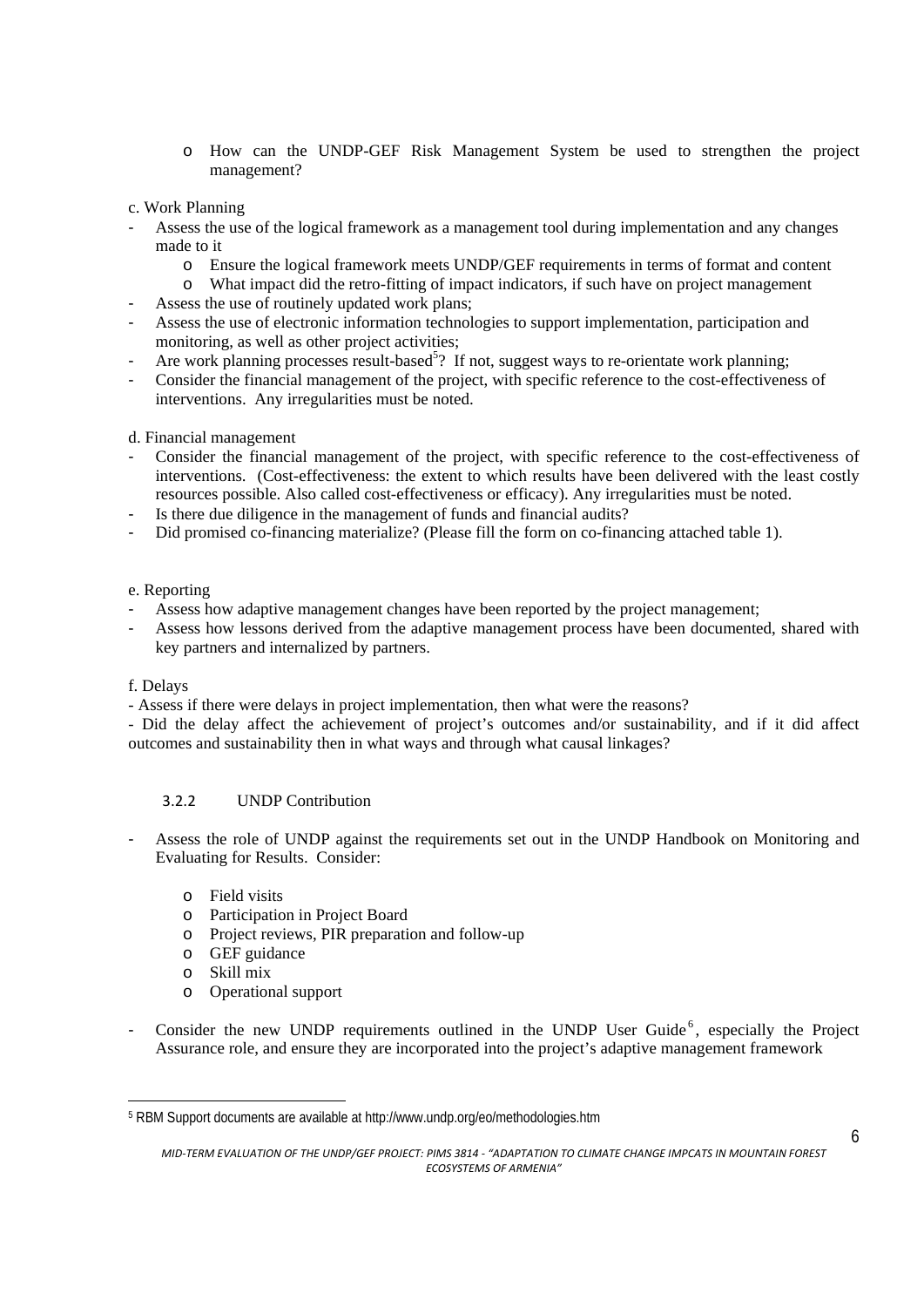- Assess the contribution to the project from UNDP in terms of "soft" assistance (i.e. policy advice  $\&$ dialogue, advocacy, and coordination) and suggest measures to strengthen UNDP's soft assistance to the project management.
	- 3.2.3 Stakeholder Participation, Partnership Strategy
		- a. Assess whether or not local stakeholders participate in project management and decision-making. Include an analysis of the strengths and weaknesses of the approach adopted by the project and suggestions for improvement if necessary;
		- b. Consider the dissemination of project information to partners and stakeholders and if necessary suggest more appropriate mechanisms;
		- c. Identify opportunities for stronger partnerships;
	- 3.2.4 Implementation of replication approach;
		- a. Sustainability: extent to which the benefits of the project will continue, within or outside the project scope, after it has come to an end. The evaluators may look at factors such as establishment of sustainable financial mechanisms, mainstreaming project objectives into the broader development policies and sectoral plans and economies or community production;

## **3.3 Project Results (Outputs, Outcomes and Impact)**

3.3.1 Progress towards achievement of intended outcomes/measurement of change: Progress towards results should be based on a comparison of indicators before and after (so far) the project intervention, e.g. by comparing current conditions for development of Protected Areas management effectiveness, financial sustainability and capacity to the baseline ones;

### **4. PRODUCTS EXPECTED FROM THE EVALUATION**

- $\triangleright$  Detailed methodology, work plan and outline;
- $\triangleright$  Mid-term evaluation report with findings;
- $\triangleright$  Lessons learned and recommendations for improvement, including recommendations for the revision of project strategy, approach, outputs and activities, if necessary;
- $\triangleright$  Recommendations for a strategy for future replication of the project approach for other types of the biodiversity projects, for other countries in the region;
- ¾ Description of best practices, and an "action list" in a certain area of particular importance for the project.

# **5. EVALUATION METHODOLOGY**

The project progress and achievements will be tested against following GEF evaluation criteria:

 <sup>6</sup> The UNDP User Guide is currently only available on UNDP's intranet. However UNDP can provide the necessary section on roles and responsibility from http://content.undp.org/go/userguide/results/rmoverview/progprojorg/?src=print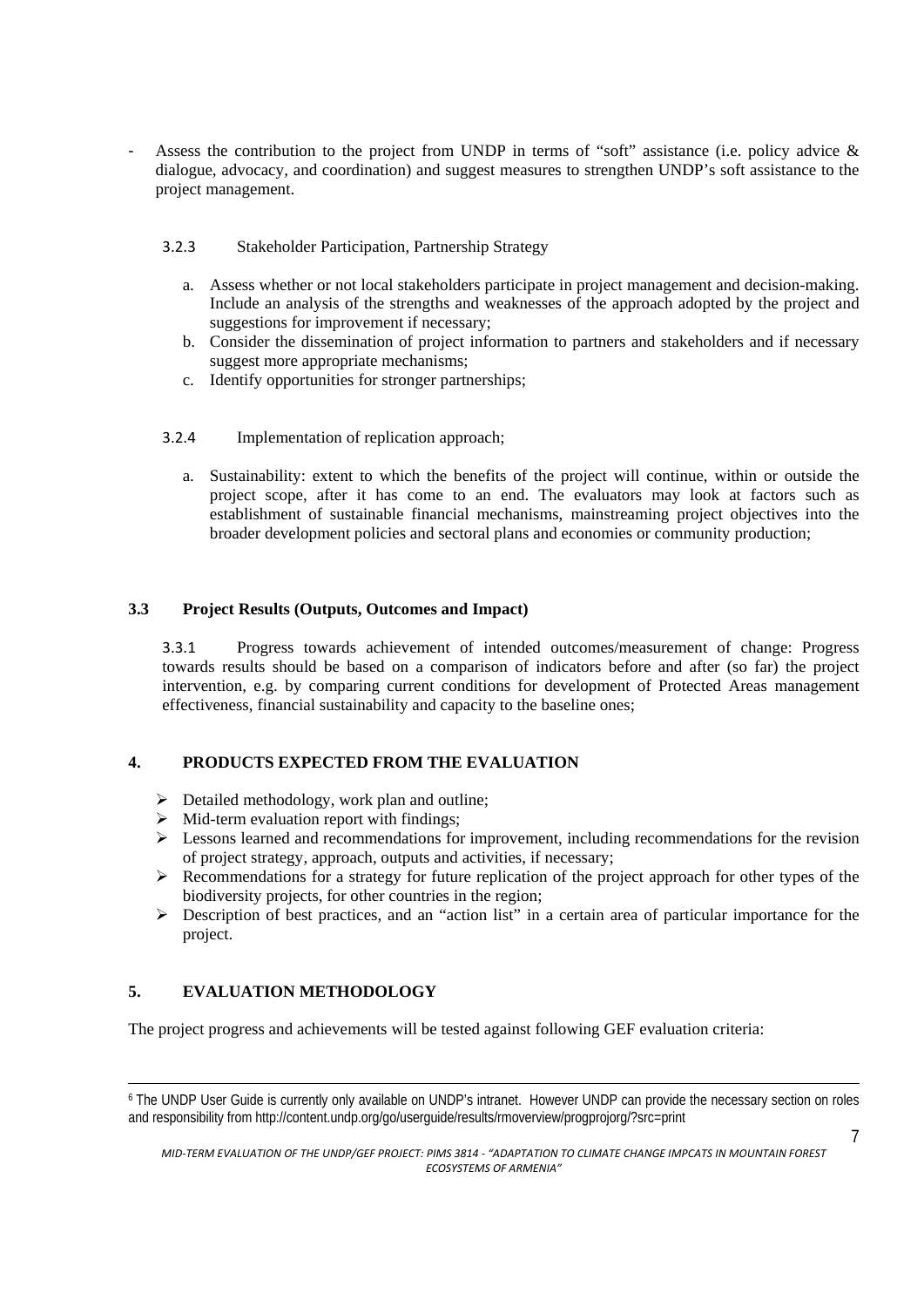- (i) Relevance the extent to which the activity is suited to local and national development priorities and organizational policies, including changes over time.
- (ii) Effectiveness the extent to which an objective has been achieved or how likely it is to be achieved.
- (iii)Efficiency the extent to which results have been delivered with the least costly resources possible.
- (iv) Results/impacts the positive and negative, and foreseen and unforeseen, changes to and effects produced by a development intervention. In GEF terms, results include direct project outputs, shortto medium term outcomes, and longer-term impact including global environmental benefits, replication effects and other, local effects.
- (v) Sustainability the likely ability of an intervention to continue to deliver benefits for an extended period of time after completion. Projects need to be environmentally as well as financially and socially sustainable.

The Project will be rated against individual criterion of *relevance, effectiveness, efficiency and impact/results based* on the following scale:

- $\triangleright$  Highly Satisfactory (HS): The project has no shortcomings in the achievement of its objectives.
- $\triangleright$  Satisfactory (S): The project has minor shortcomings in the achievement of its objectives.
- $\triangleright$  Moderately Satisfactory (MS): The project has moderate shortcomings in the achievement of its objectives.
- ¾ Moderately Unsatisfactory (MU): The project has significant shortcomings in the achievement of its objectives.
- $\triangleright$  Unsatisfactory (U) The project has major shortcomings in the achievement of its objectives.
- $\triangleright$  Highly Unsatisfactory (HU): The project has severe shortcomings in the achievement of its objectives.

As for *sustainability criteria* the evaluator should at the minimum evaluate the "likelihood of sustainability of outcomes at project termination, and provide a rating for this.

The following four dimensions or aspects of sustainability should be addressed:

### *Financial resources:*

- a. Are there any financial risks that may jeopardize sustenance of project outcomes?
- b. What is the likelihood of financial and economic resources not being available once the GEF assistance ends (resources can be from multiple sources, such as the public and private sectors, income generating activities, and trends that may indicate that it is likely that in future there will be adequate financial resources for sustaining project's outcomes)?

### *Socio-political:*

- c. Are there any social or political risks that may jeopardize sustainability of project outcomes?
- d. What is the risk that the level of stakeholder ownership (including ownership by governments and other key stakeholders) will be insufficient to allow for the project outcomes/benefits to be sustained?
- e. Do the various key stakeholders see that it is in their interest that the project benefits continue to flow?
- f. Is there sufficient public / stakeholder awareness in support of the long term objectives of the project?

### *Institutional framework and governance:*

- a. Do the legal frameworks, policies and governance structures and processes pose risks that may jeopardize sustenance of project benefits?
- b. While assessing this parameter, also consider if the required systems for accountability and transparency, and the required technical know-how are in place.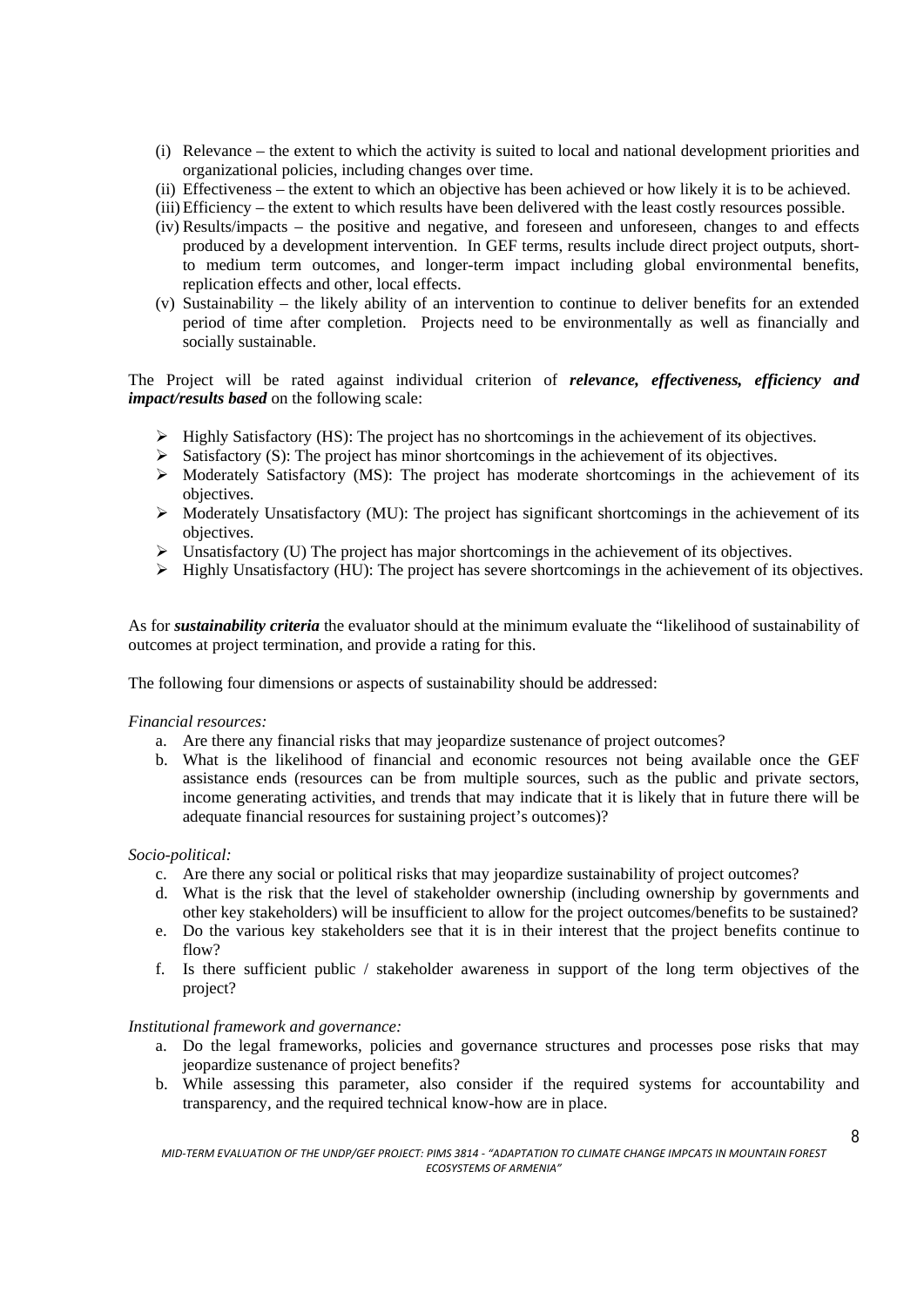### *Environmental:*

a. Are there any environmental risks that may jeopardize sustenance of project outcomes? The evaluation should assess whether certain activities will pose a threat to the sustainability of the project outcomes. For example, construction of dam in a protected area could inundate a sizable area and thereby neutralizing the biodiversity related gains made by the project.

On each of the dimensions of sustainability of the project outcomes will be rated as follows:

- $\triangleright$  Likely (L): There are no or negligible risks that affect this dimension of sustainability.
- $\triangleright$  Moderately Likely (ML): There are moderate risks that affect this dimension of sustainability.
- $\triangleright$  Moderately Unlikely (MU): There are significant risks that affect this dimension of sustainability
- $\triangleright$  Unlikely (U): There are severe risks that affect this dimension of sustainability.

All the risk dimensions of sustainability are critical. Therefore, overall rating for sustainability will not be higher than the rating of the dimension with lowest ratings. For example, if a project has an 'Unlikely' rating in either of the dimensions then its overall rating cannot be higher than 'Unlikely'.

The evaluator(s) should develop detailed methodology and work plan for MTE during the preparatory phase of the MTE. The MTE tools and techniques may include, but not limited to:

- $\triangleright$  Desk review;
- $\triangleright$  Interviews with major stakeholders, including UNDP/GEF project implementing and executing agencies, government representatives, etc.
- $\triangleright$  Field visits to the project sites;
- $\triangleright$  Questionnaires:
- ¾ Participatory techniques and other approaches for gathering and analysis of data.

An indicative outline of the Mid-term Evaluation Report is presented below.

## **6. INDICATIVE OUTLINE OF THE MID-TERM EVALUATION REPORT**

The key product expected from this mid-term evaluation is a comprehensive analytical report in English that should, at least, include the following contents:

- $\geq$  Executive summary (1-2 pages)
	- Brief description of the project
	- Context and purpose of the evaluation
	- Main conclusions, recommendations and lessons learned
- $\triangleright$  Introduction (2-3 pages)
	- Project background
	- Purpose of the evaluation
	- Key issues to be addressed
	- Methodology of the evaluation
	- Structure of the evaluation
- $\triangleright$  Project and its development context (3-4 pages)
	- Project start and its duration
	- Implementation status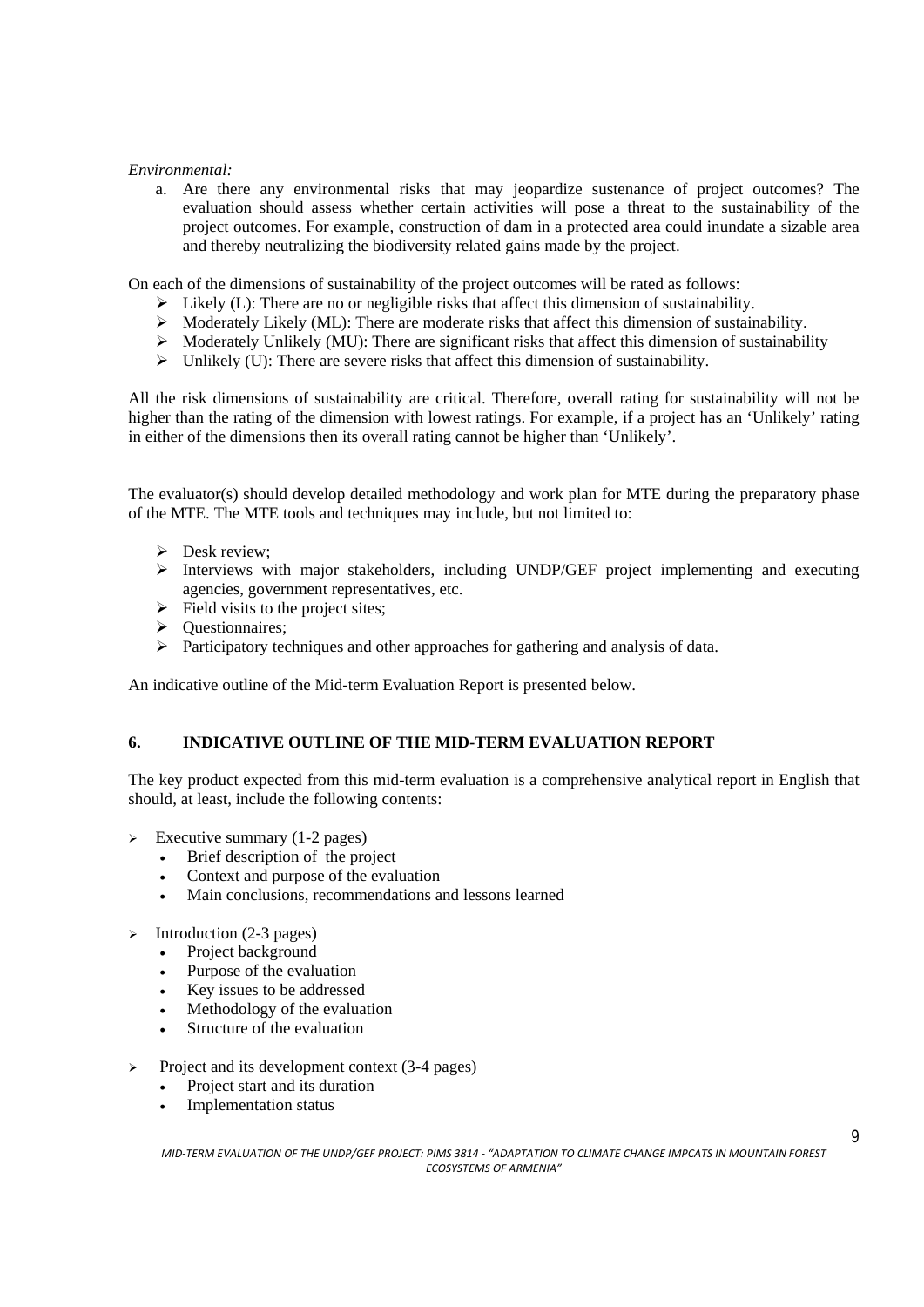- Problems that the project seek to address
- Immediate and development objectives of the project
- Main stakeholders
- Results expected
- ¾ Key findings (including best practice and lessons learned, assessment of performance) (8-10 pages)
	- Project formulation
		- Project relevance
		- Implementation approach
		- Country ownership/Driveness
		- Stakeholder participation
		- Replication approach
		- Cost-effectiveness
		- UNDP comparative advantage
		- Linkages between project and other interventions within the sector
		- **Indicators**
		- Management arrangements
	- Implementation
		- Financial management
		- Monitoring and evaluation
		- Execution and implementation modalities
		- Management by the UNDP country office
		- Coordination and operational issues
		- Identification and management of risks (adaptive management)
	- Results
		- Attainment of objectives
		- Prospects of sustainability
		- Contribution to upgrading skills of the national staff
- $\triangleright$  Conclusions and recommendations (4 6 pages)
	- Corrective actions for the design, duration, implementation, monitoring and evaluation of the project
	- Actions to follow up or reinforce initial benefits from the project
	- Proposals for future directions underlining main objectives
	- Suggestions for strengthening ownership, management of potential risks
- $\geq$  Lessons learned (3 5 pages)
	- Best and worst practices in addressing issues relating to relevance, performance and success
- $\triangleright$  Annexes
	- TOR
	- **Itinerary**
	- List of persons interviewed
	- Summary of field visits
	- List of documents reviewed
	- Questionnaire used and summary of results

The length of the mid-term evaluation report shall not exceed 30 pages in total (not including annexes).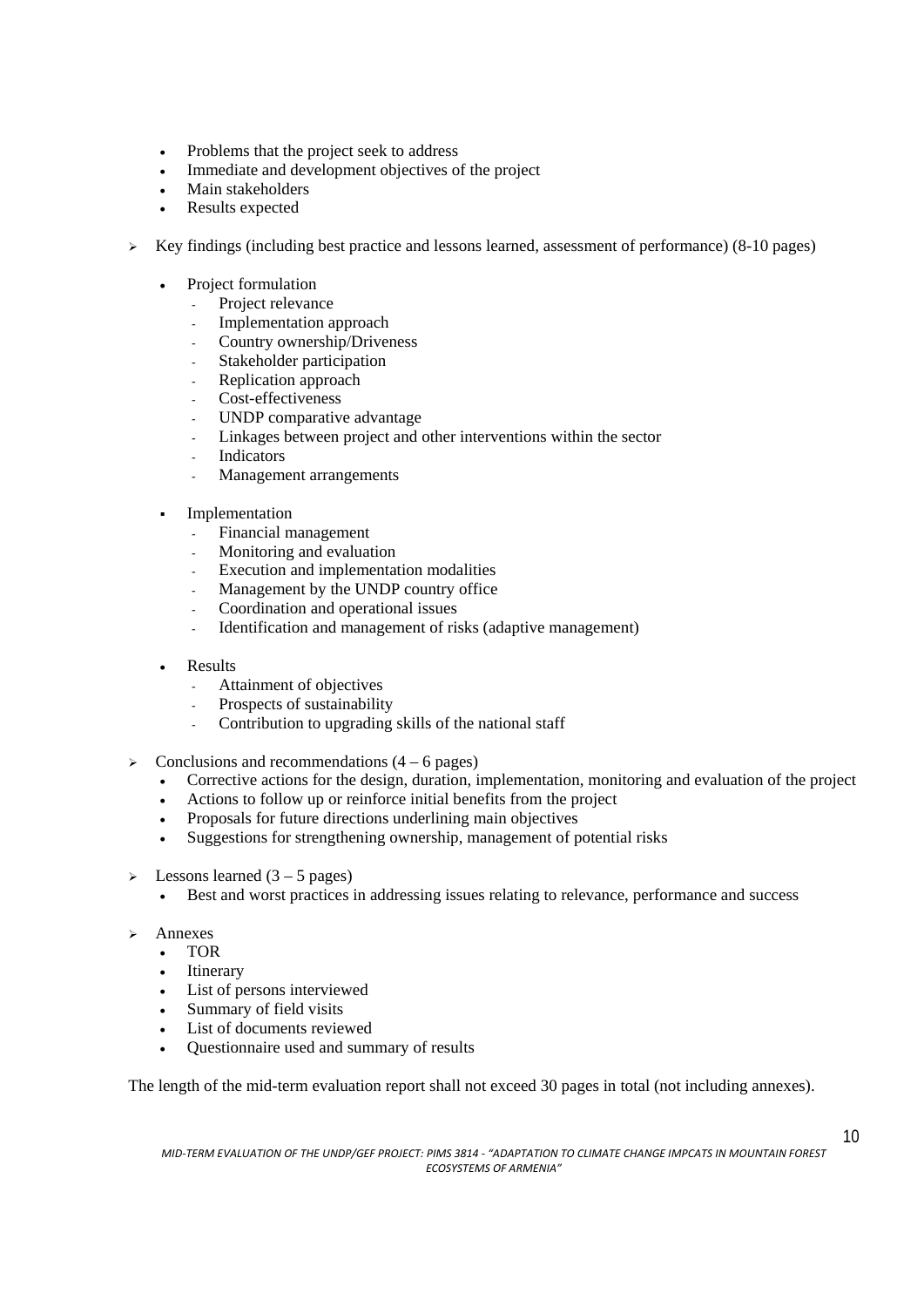## **7. MANAGEMENT ARRANGEMENTS**

The mid-term evaluation will be carried out by Mid-term Evaluation Expert. The logistical support and venue to the MTE Expert will be provided by the UNDP Armenia CO under overall supervision of Environmental Governance Portfolio Analyst and Portfolio Associate. The principal responsibility for managing this evaluation lies with UNDP-Armenia.

# **8. DURATION OF THE MID-TERM EVALUATION**

It is expected to start MTE by the end of May / beginning of June, 2011 and is planned to be conducted within 12 consultancy days. The proposed period for the in-country mission to Armenia is the first half of June 2011. The assignment is to be completed no later than 30 June 2011.

# **9. DUTIES, SKILLS AND QUALIFICATIONS OF EVALUATION EXPERT**

### **International Expert**

### Duties and Responsibilities:

- $\triangleright$  Desk review of documents, development of draft methodology, detailed work plan and MTE outline (maximum 2-day homework);
- $\triangleright$  Debriefing with UNDP CO, agreement on the methodology, scope and outline of the MTE report (0.5 day);
- ¾ Interviews with project implementing partner (executing agency), relevant Government, NGO and donor representatives and UNDP/GEF Regional Technical Advisor (maximum 2 day);
- ¾ Field visit to the pilot project sites and interviews with administration key staff of Syunik(Goris) and Kapan Forest Enterprises, as well as "Arevik" National Park" (3 days);
- $\triangleright$  Debriefing with UNDP and project implementing partner (0.5 day);
- $\triangleright$  Development and submission of the first MTE report draft (maximum of 3 days). Submission due is in two weeks after the in-country mission. The draft will be shared with the UNDP CO, UNDP/GEF (UNDP/GEF RCU Bratislava) and key project stakeholders for review and commenting;
- $\triangleright$  Finalization and submission of the final MTE report through incorporating suggestions received on the draft report (maximum 1 day).

### Required Qualifications and Competencies:

### *Minimum qualification requirements:*

- Advanced university degree in Forest Management, Environmental and/or Natural Resource Management or other related areas;
- 7 years of working experience in providing management or consultancy services to the forest and/or environmental management projects;
- Experience in monitoring and evaluating forest and/or environmental management projects for UN or other international development agencies (at least in one project);
- Fluency in English both written and spoken;
- E-literacy;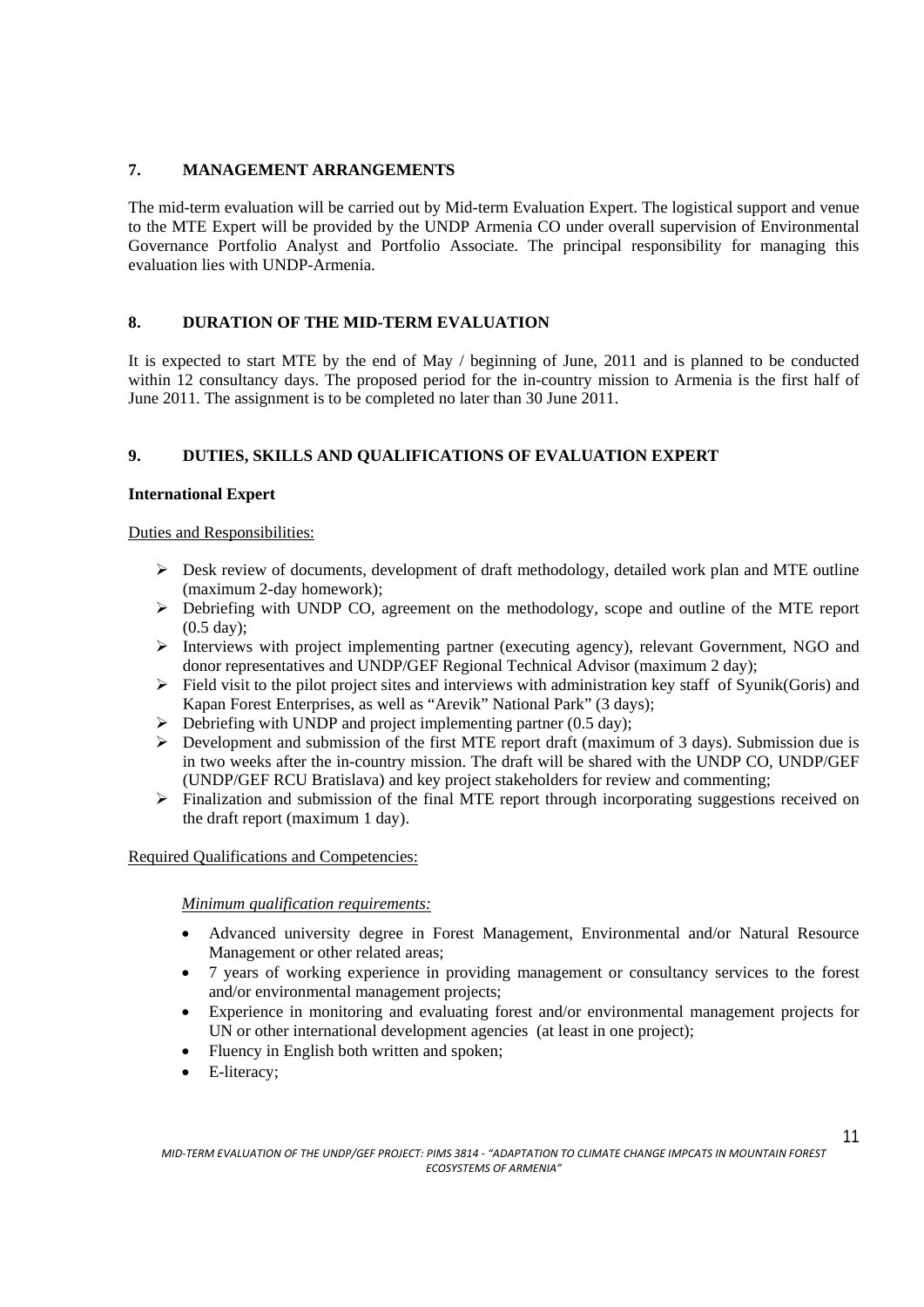## *Technical qualification criteria for short-listing:*

- **Higher Education**
- Experience/technical knowledge:
	- a. Experience in providing management or consultancy services to the forest and/or environmental management projects;
	- b. Experience in monitoring and evaluating forest and/or environmental management projects for UN or other international development agencies;
	- c. Sound knowledge in results-based management (especially results-oriented monitoring and evaluation);
	- d. Knowledge of GEF M&E guidelines and procedures;
	- e. Knowledge of the CIS region and particularly Armenia's context is an asset;
- Other skills: Technical writing skills in English

### *Competencies:*

- Ability to critically analyze issues, find root-causes and suggest optimum solutions;
- Ability to interact with a wide range of partners: government officials, development agencies and etc.;
- Excellent team working and management skills;

CV and P11 should provide evidence on the abovementioned qualifications and competencies.

## Evaluation Criteria:

Experts will be evaluated against combination of technical and financial criteria. Technical evaluation stage encompasses desk review of applications. Experts not meeting any of minimum technical qualification requirements will be automatically excluded from the list of candidates for further technical evaluation.

Maximum obtainable score is 100, out of which the total score for technical criteria equals to 70 points (70%) and for financial criteria 30 (30%). Candidates who pass 70% of maximum obtainable scores of the technical criteria (i.e. 70 x 70% = 49 points) as a result of a desk review of applications will be considered as shortlisted candidates.

Only candidates who pass 70% of total technical score will be requested to submit financial proposals – daily consultancy fee.

A maximum of 30 points will be assigned to the lowest price offer. All other price offers will receive points in inverse proportion, using the formula:

Financial score offer  $X = 30$ \*the lowest price/price offer X, Y, etc.)

| Technical score: 70 points $(70\%)$                                                                                     |                                                                                                                       |                                                                                                                                                |                                                                                           |                                                                    |                                                                         |                                                                     | <b>Financial</b><br>score: 30<br>points $(30\%)$ |                       | <b>Total</b><br>score: 100<br>points |
|-------------------------------------------------------------------------------------------------------------------------|-----------------------------------------------------------------------------------------------------------------------|------------------------------------------------------------------------------------------------------------------------------------------------|-------------------------------------------------------------------------------------------|--------------------------------------------------------------------|-------------------------------------------------------------------------|---------------------------------------------------------------------|--------------------------------------------------|-----------------------|--------------------------------------|
| 1. Education<br><b>Background</b>                                                                                       | 3. Other,<br>2. Work Experience, knowledge<br><b>English</b><br>knowledge                                             |                                                                                                                                                |                                                                                           |                                                                    |                                                                         |                                                                     |                                                  |                       |                                      |
| 1.1Minimum<br>qualification<br>requirement:<br>Master's<br>degree in<br>Forest and/or<br>Environmental<br>Management or | 2.1.1<br>Minimum<br>qualification<br>requirement<br>7 years of<br>working<br>experience in<br>providing<br>management | 2.2.1 Minimum<br>qualification<br>requirement<br>Experience in<br>monitoring and<br>evaluating forest<br>and/or<br>environmental<br>management | 2.3<br>Knowledge<br>of the CIS<br>region and<br>particularly<br>Armenia's<br>context: $5$ | 2.4<br>Knowled<br>ge of<br><b>GEF</b><br>M&E<br>guideline<br>s and | 2.5<br>Sound<br>knowle<br>dge in<br>results-<br>based<br>manage<br>ment | Fluency in<br>English both<br>written and<br>spoken: $10$<br>points | Proposed<br>price                                | Price<br><b>SCOTE</b> |                                      |

MID-TERM EVALUATION OF THE UNDP/GEF PROJECT: PIMS 3814 - "ADAPTATION TO CLIMATE CHANGE IMPCATS IN MOUNTAIN FOREST *ECOSYSTEMS OF ARMENIA"*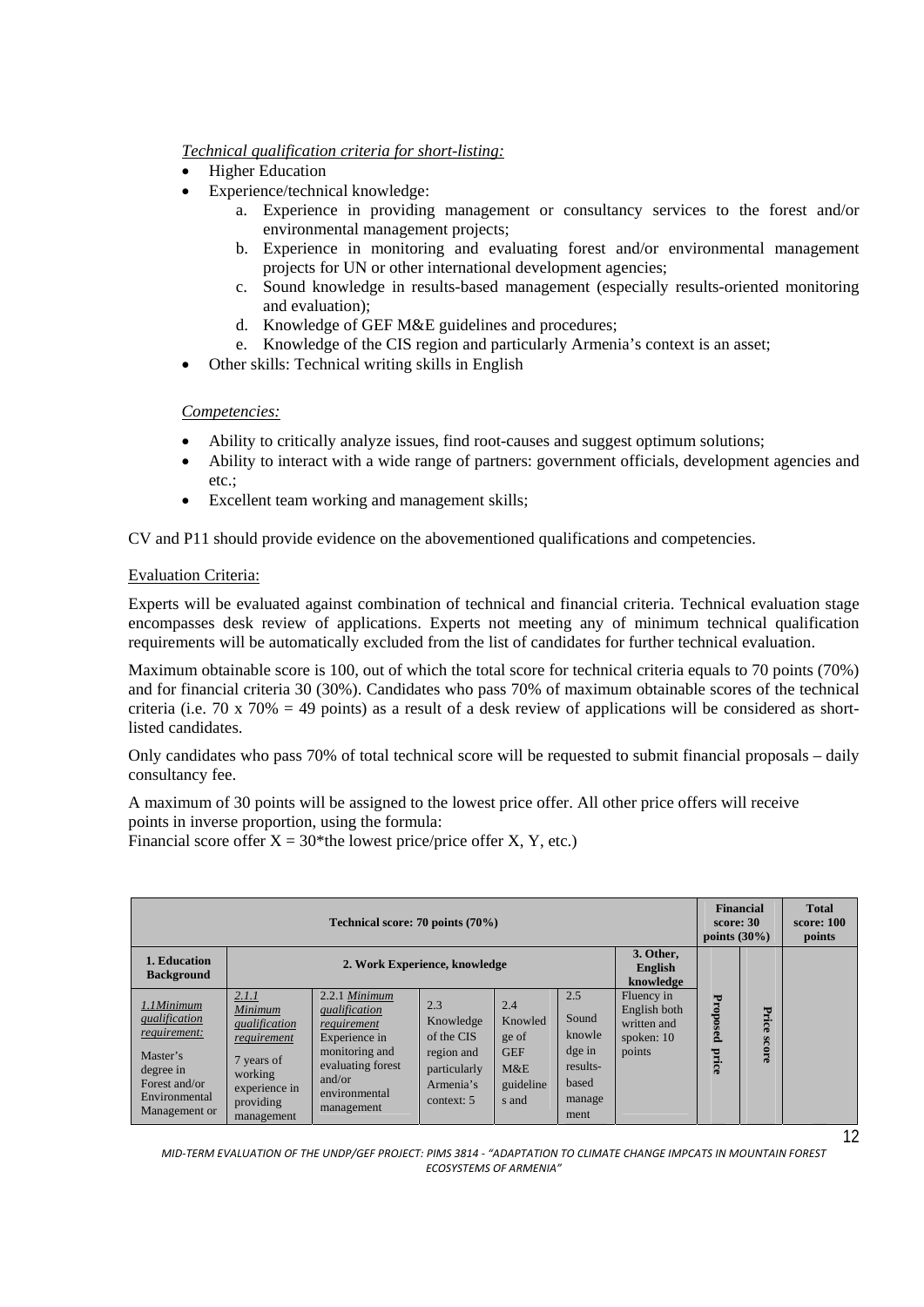| other related<br>areas: $10$<br>points:<br>$1.2$ PhD $-$<br>additional 5<br>points | <b>or</b><br>consultancy<br>services to the<br>forest and/or<br>environmenta<br>1 management<br>projects: 15<br>points<br>2.1.2<br>Between 7<br>and 10 years<br>- additional 5<br>points;<br>2.1.3 More<br>than 10 years<br>- additional<br>10 points | projects for UN or<br>other international<br>development<br>agencies (at least<br>in one project): 1<br>points<br>$2.2.2$ 2-3 projects<br>- additional 2<br>points;<br>$2.2.3$ More than $3$<br>$projects -$<br>additional 4<br>points; | points | procedur<br>es: 5<br>points | (especi<br>ally<br>results-<br>oriente<br>d<br>monitor<br>ing and<br>evaluati<br>ve): $5$<br>points |    |    |     |
|------------------------------------------------------------------------------------|-------------------------------------------------------------------------------------------------------------------------------------------------------------------------------------------------------------------------------------------------------|-----------------------------------------------------------------------------------------------------------------------------------------------------------------------------------------------------------------------------------------|--------|-----------------------------|-----------------------------------------------------------------------------------------------------|----|----|-----|
| 15                                                                                 | 25                                                                                                                                                                                                                                                    | 5                                                                                                                                                                                                                                       | 5      | 5                           | 5                                                                                                   | 10 | 30 | 100 |

\*For minimum qualification criteria/requirement either maximum obtainable score or 0 (zero) should be assigned to the candidate; Applicant not meeting any of minimum qualification criteria, will be automatically excluded from the list of applicants for further evaluation

\*\* For technical criteria additional to minimum criteria any score between 0 (zero) and maximum obtainable score can be assigned to the applicants

\*\* \*Scores against criteria 1.1, 1.2; 2.1.1, 2.1.2, 2.1.3; 2.2.1, 2.2.2, 2.2.3; 2.3; 2.4; 2.5 and 3.0; will be assigned to the applicants based on CVs and/or filled in P11 forms.

### Contract Type, Duration and Payment Modality:

The consultant will be hired for maximum 12 days under Individual Contract (IC) / Special Service Agreement (SSA) with maximum 6 days of home work and maximum 6 days of in-country mission to Armenia. He/she will be paid daily consultacy fee and travel costs (economy class ticket, DSA, visa, and terminal expanses). DSA payments will be made based on actual workdays spent in Armenia according to the UN official rate. Fee payments will be made after the submission of the final MTE report.

### Duty Station:

Home based with an in-country mission to Armenia.

## **10. LIST OF DOCUMENTS TO BE REVIEWED**

- 1. Project document and its annexes;
- 2. Project Inception Report
- 3. Project Annual (multiyear) Work Plans;
- 4. Project annual work programmes;
- 5. Project financial work plans (recruitment and procurement) and expenditure reports;
- 6. Annual/Quarter operational and progress reports;
- 7. 2010 UNDP/GEF Project Implementation Review (APR/PIR);

MID-TERM EVALUATION OF THE UNDP/GEF PROJECT: PIMS 3814 - "ADAPTATION TO CLIMATE CHANGE IMPCATS IN MOUNTAIN FOREST *ECOSYSTEMS OF ARMENIA"*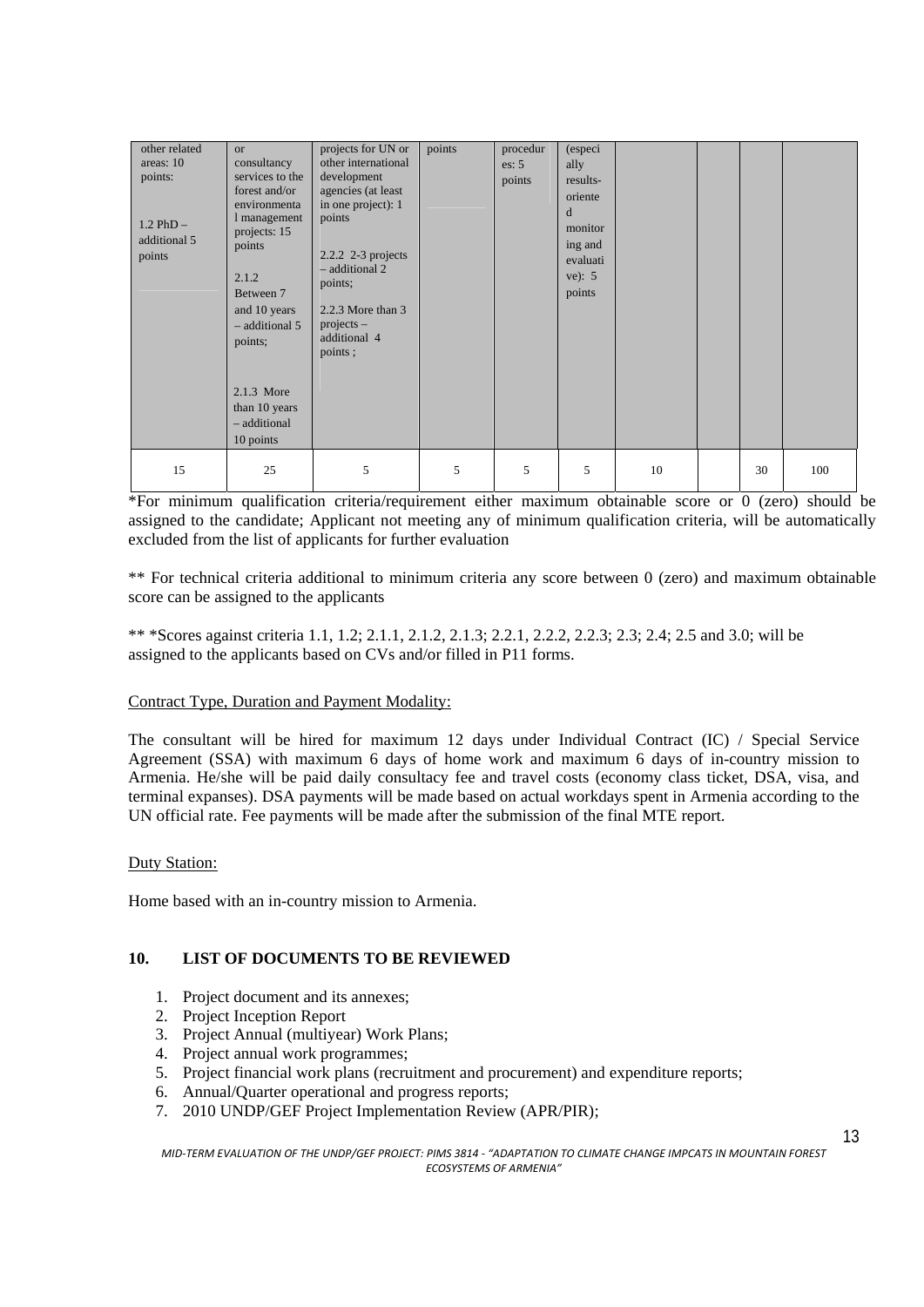- 8. Minutes of the PB meetings;
- 9. Minutes of the stockholder meetings;
- 10. GEF Monitoring and Evaluation Policies;
- 11. Handbook on planning, monitoring and evaluating for development results;
- 12. Other upon request.

## **11. EVALUATION POLICY**

The evaluators should follow the major GEF principles for evaluation<sup>7</sup>:

- $\triangleright$  Independence
- $\triangleright$  Impartiality
- $\triangleright$  Transparency
- $\triangleright$  Disclosure
- $\triangleright$  Ethics
- ¾ Partnership
- $\triangleright$  Competencies and Capacities
- $\triangleright$  Credibility
- $\triangleright$  Utility

The EE must be independent from both the policy-making process and the delivery and management of assistance. Therefore applications will not be considered from EE who have had any direct involvement with the design or implementation of the project. Any previous association with the project must be disclosed in the application.

If selected, failure to make the above disclosures will be considered just grounds for immediate contract termination, without recompense. In such circumstances, all notes, reports and other documentation produced by the evaluator will be retained by UNDP.

# **12. APPLICATION:**

A complete application package should consist of an online Personal History Form (P11), CV and a letter of motivation.

l,

<sup>7</sup> See p. 22 of the GEF's Monitoring and Evaluation Policy

MID-TERM EVALUATION OF THE UNDP/GEF PROJECT: PIMS 3814 - "ADAPTATION TO CLIMATE CHANGE IMPCATS IN MOUNTAIN FOREST *ECOSYSTEMS OF ARMENIA"*